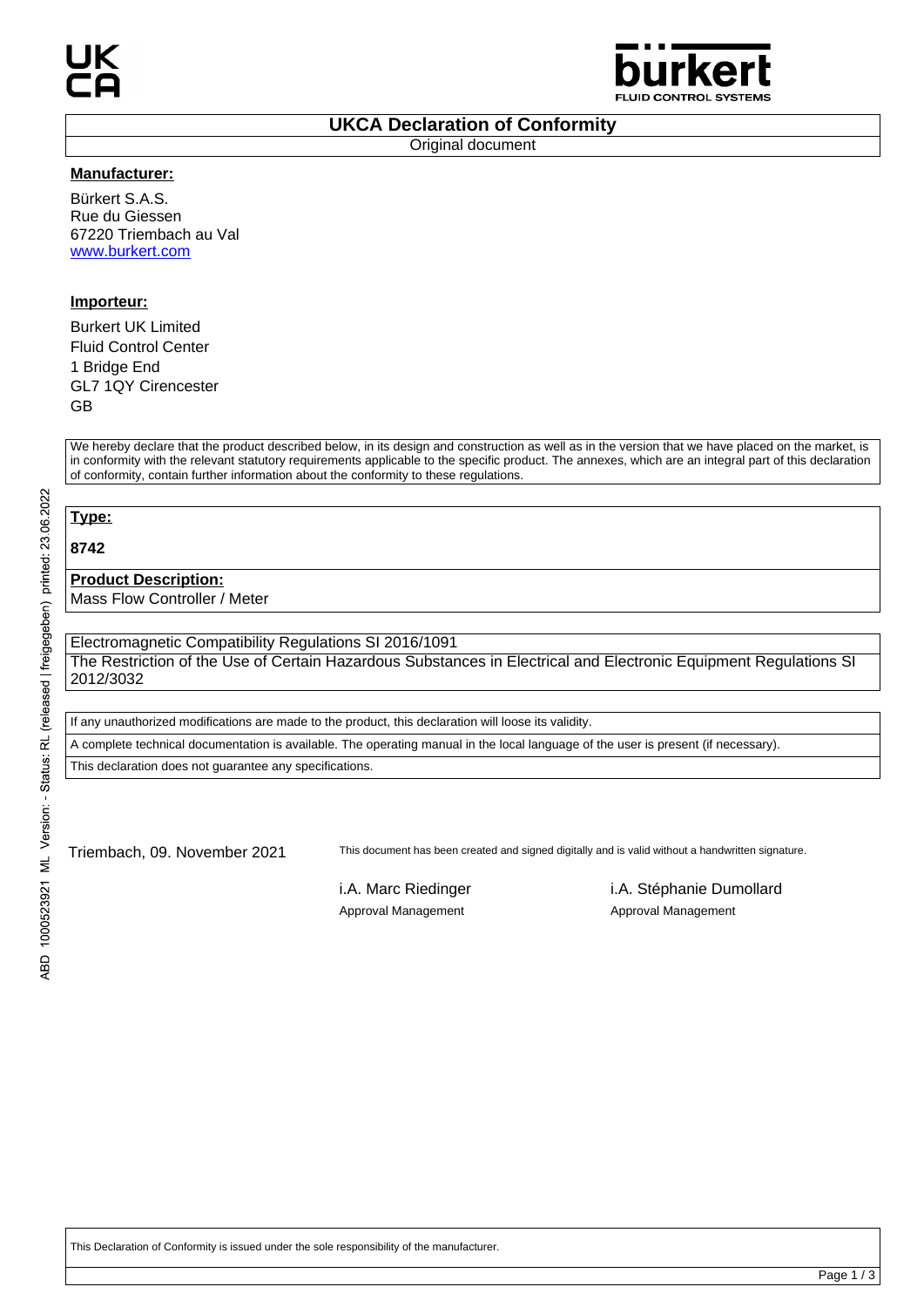

# **Annex EMC\_UKCA for UKCA Declaration of Conformity**

Original document

Electromagnetic Compatibility Regulations SI 2016/1091

Type (product specification key):

8742-\*\*\*-\*\*\*-\*\*\*\*\*NNNNN-\*\*\*\*\*\*\*\*\*\*\*\*\*\*\*

The object of the declaration described above is in conformity with Electromagnetic Compatibility Regulations 2016

For evaluation of the conformity, the following standards were consulted (if applicable): BS EN 61000-6-4:2007/A1:2011, BS EN 55011:2016/A1:2017, BS EN 61000-6-2:2005/AC:2005

The instructions for safety and installation of the enclosed product documentation have to be observed.